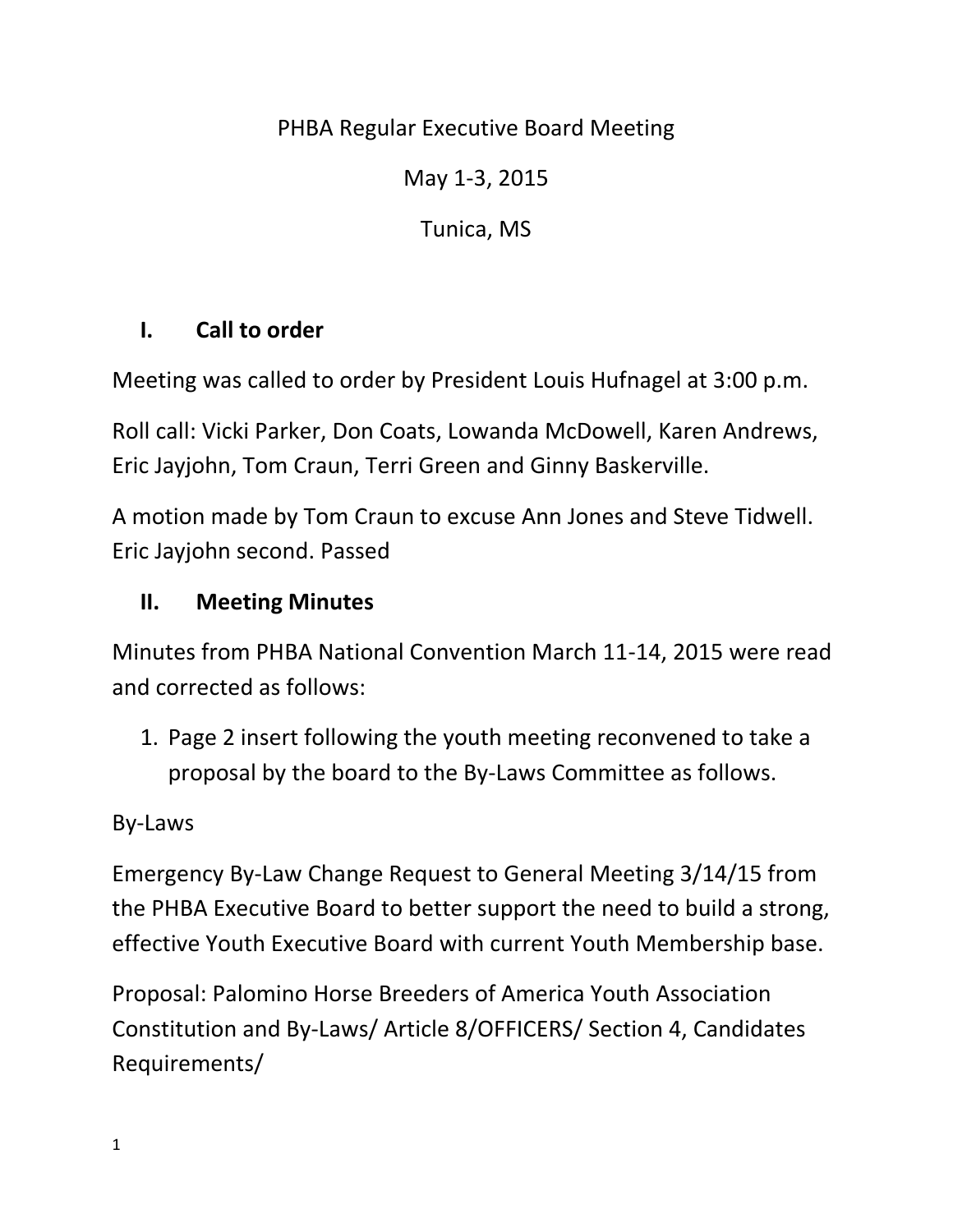(AMENDING) A. "**TWO** members per APA or APA-Y may serve as a youth officer." (pg 43 2015 Rule Book)

2. Past President Advisory Committee replace President's Strategic Council….

Motion made by Karen Andrews to accept minutes as corrected above. Seconded by Lowanda McDowell Passed

Minutes of March 15, 2015 were read and corrected as follows:

- 1. Spelling of Don Coats and Eric Jayjohn names.
- 2. Page 2 should read:

A motion was made by Karen Andrews 2<sup>nd</sup> by Vicki Parker to allow the special registration fee for the Nebraska Show. Motion Passed The definition of a special event is an event held separate from APA Palomino Show. As stated in rule 3046 fee set accordingly.

- 3. Last page- Parent's Committee should be Youth Committee.
- 4. APA initials added as follows.

The following APA's must apply for their status as an APA again:

Tennessee (TPA); Houston (HAPE) and Mississippi (MPA).

Motion made by Eric Jayjohn to accept corrected minutes as stated. Seconded by Tom Craun Passed

## **III. Financial Report**

Motion made to take agenda out of order by Lowanda McDowell. Eric Jayjohn second. Passed

Treasure report postponed.

### IV **General Managers Report**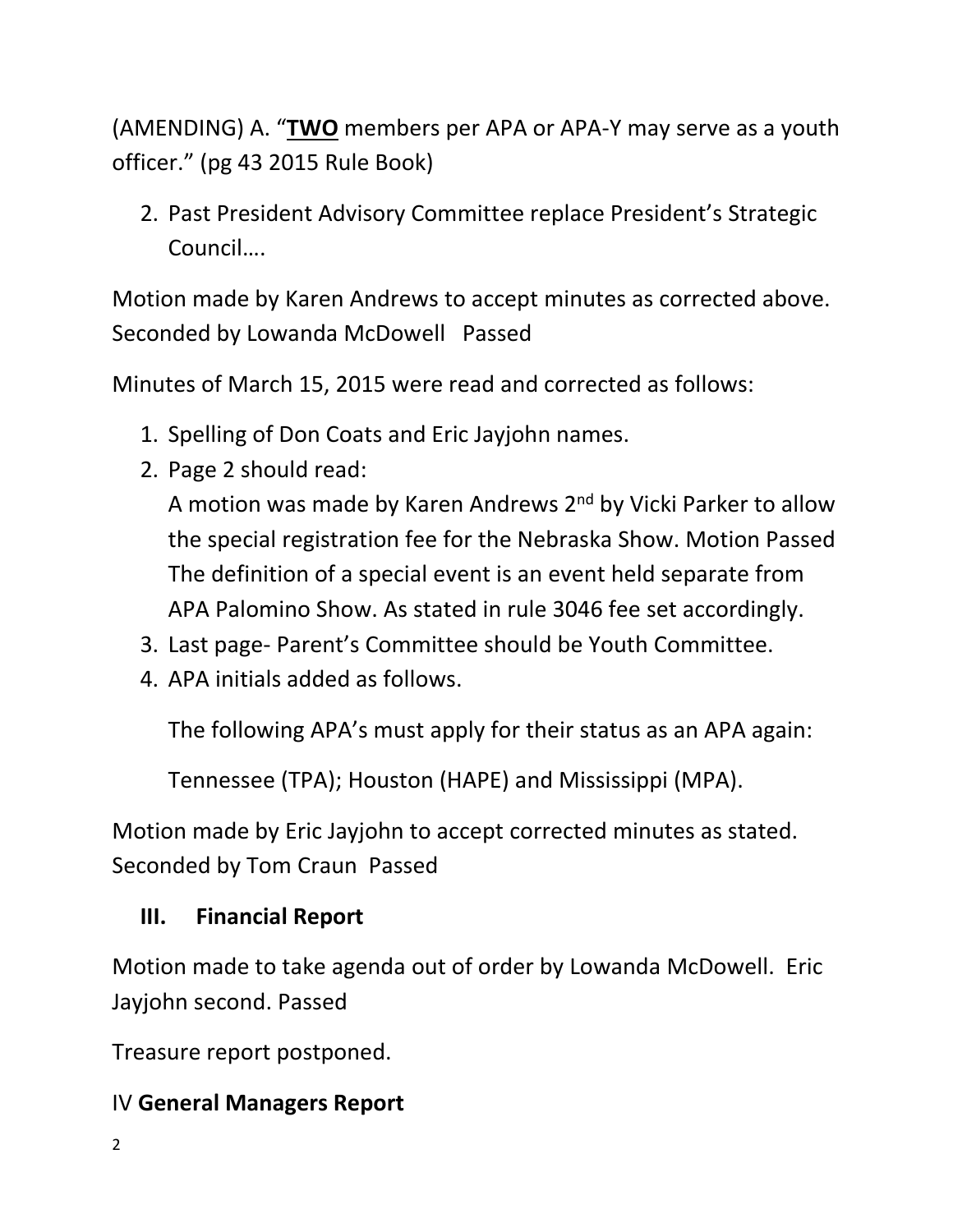Page 9- Review of Association Detail of registrations, transfer, number of shows, horses and entries; plus membership

Page 10 National Convention Update of Net Income/Expenses \$6,255.57

Page 11 2015 World Show Update- awards as listed

Open Board supports theme days for amateur and open world show.

Software Update: Terri's computer has new program loaded. A random selection testing is being performed. Registration and membership section issue with renewal date. At this time the program lacks a judge screen. Terri feels there will be a need for a second import of information.

## VI **New Business**

d. CHAPS Proposal - J. Jackson joined us by phone asking for input from the board. Idea of change yes or no? Consensus was the program is good as conceived.

g. Lowanda McDowell is looking into a 75th boot being available at World Show for pre order if feasible.

## V. **Old Business**

d. C Sims request for Palomino Bred Barrel Racing. Answer sent by Terri page 47.

f. PHBA sign pages 49-51 Don Coats made a motion for an unlighted sign. Seconded by Eric Jayjohn Passed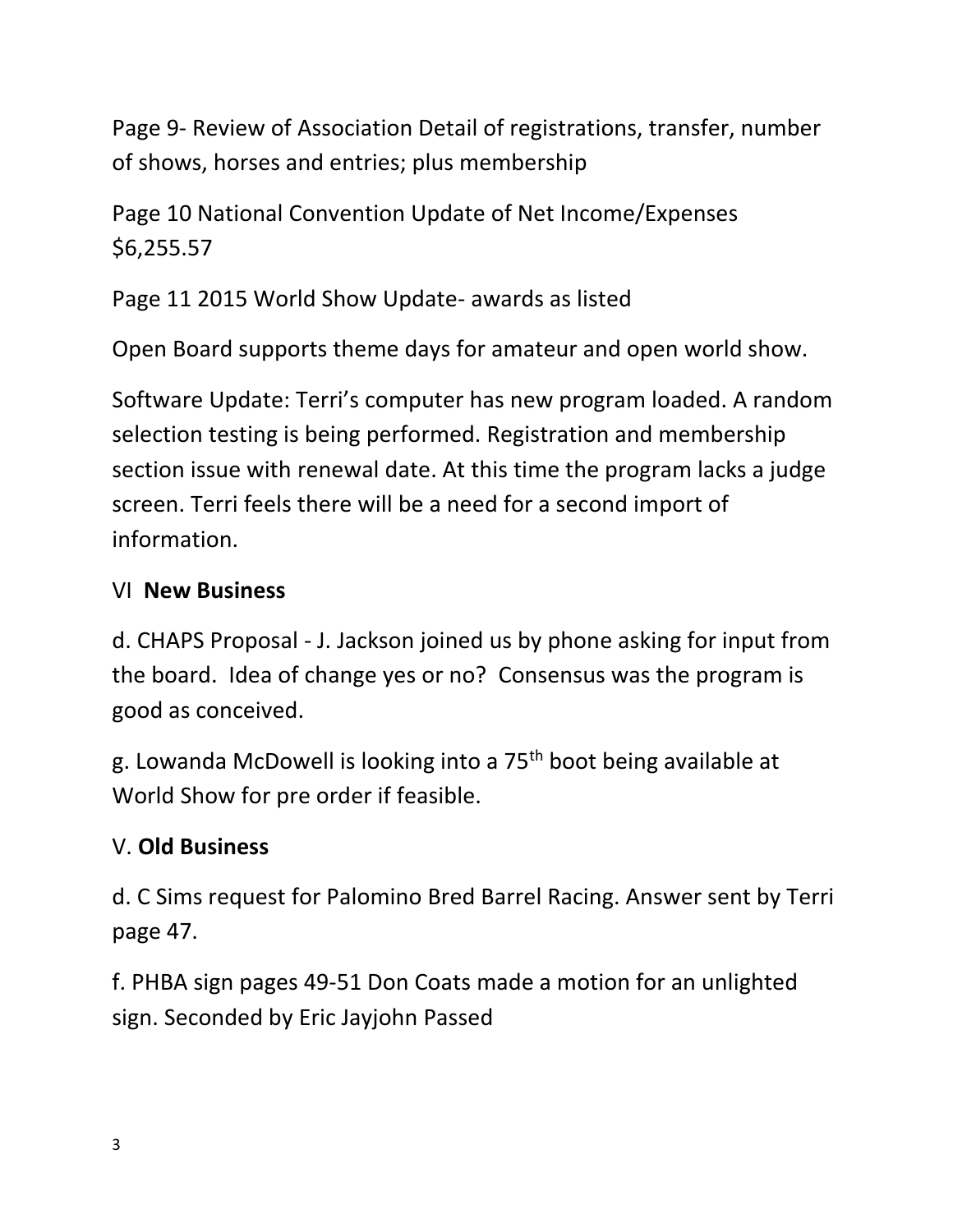b. Second look at Lead Line Guidelines for World Show –Steve Tidwell joined us by phone to discuss p43. After much discussion decision was made for no changes to be made to rules.

c. Novice Award Letter-A Horn Page 44 & 45 Award was found to be consistent with number of entries for the division.

## VI **New Business**

f. Show request for HOPE p71 Each APA is allowed only 12 shows HOPE has eight show left to use. Letter sent with option to re-submit. Rule 3032 page 79 2015 rulebook.

e. Request from Heritage Foundation page 72 & 73 to use the Palomino logo and Orren Mixer Mare and Foal pictures on save the date cards. Motion made by Eric Jayjohn to allow the use of these two items for the Foundation as stated. Seconded by Tom Craun Passed

c. Lip Chain- AQHA recent changes page 70

As proposed by Ann Jones: In light of AQHA's recent ruling on the use of lip chains at shows; PHBA reserves the right to further study the issue at hand. We will continue with our current rules at this time. We believe that this subject warrants continued evaluation by our membership. It should also be noted that PHBA is committed to the safety of the exhibitor and the welfare of the horse.

Karen Andrew made a motion to accept the statement as written by Ann Jones. Seconded by Don Coats Passed

At 6:00 Eric Jayjohn made a motion to recess till 8:00 a.m. Seconded by Tom Craun Passed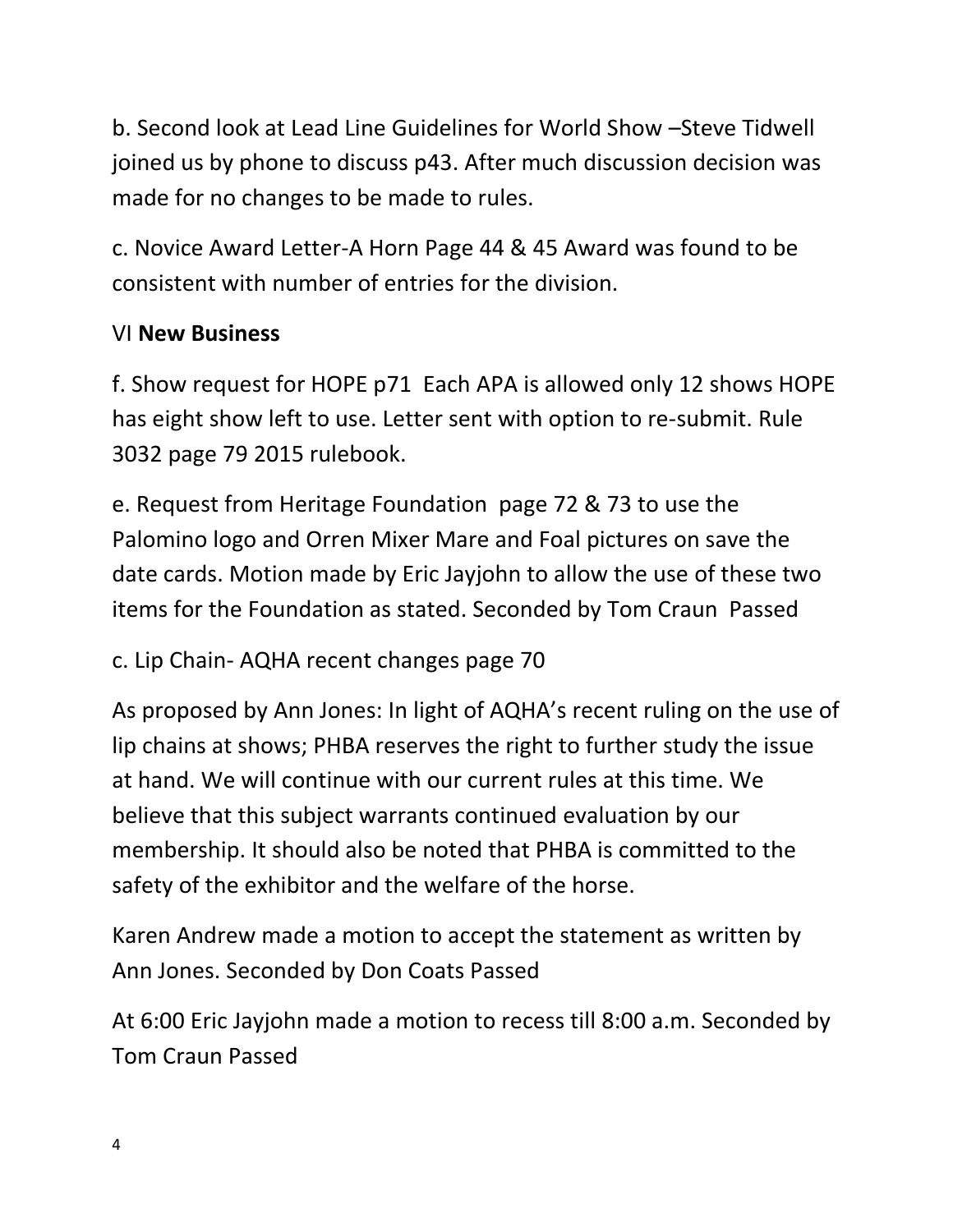Meeting continued at 8:00 a.m. with the same present and absent.

III Financial Report

Lowanda McDowell gave a financial report Motion to accept Don Coats seconded by Vicki Parker Passed

## **IV. Old Business**

- a. Ratify committee minutes from convention
	- i. By-laws & General Rules

Eric Jayjohn recommended to" pull out" Action of 141 c& b Seconded by Tom Craun Passed…Eric will right something to share with committee.

A motion was made to Ratify **By-Laws & General Rules** by Lowanda McDowell 2nd Don Coats Ratified

ii. Amateur Committee / Amateur Association

A motion was made to Ratify **Amateur Committee / Amateur Association** by Eric Jayjohn 2nd Vicki Parker Ratified

iii. Professional Horseman/Trainers Crisis Fund

Request to have committee restate and resend mission statement.

A motion was made to Ratify **Professional Horseman/Trainers Crisis Fund** by Don Coats 2nd Eric Jayjohn Ratified

iv. Show Management Committee

A motion was made to Ratify **Show Management Committee** by Vicki Parker 2nd Lowanda McDowell Ratified

v. Show Rules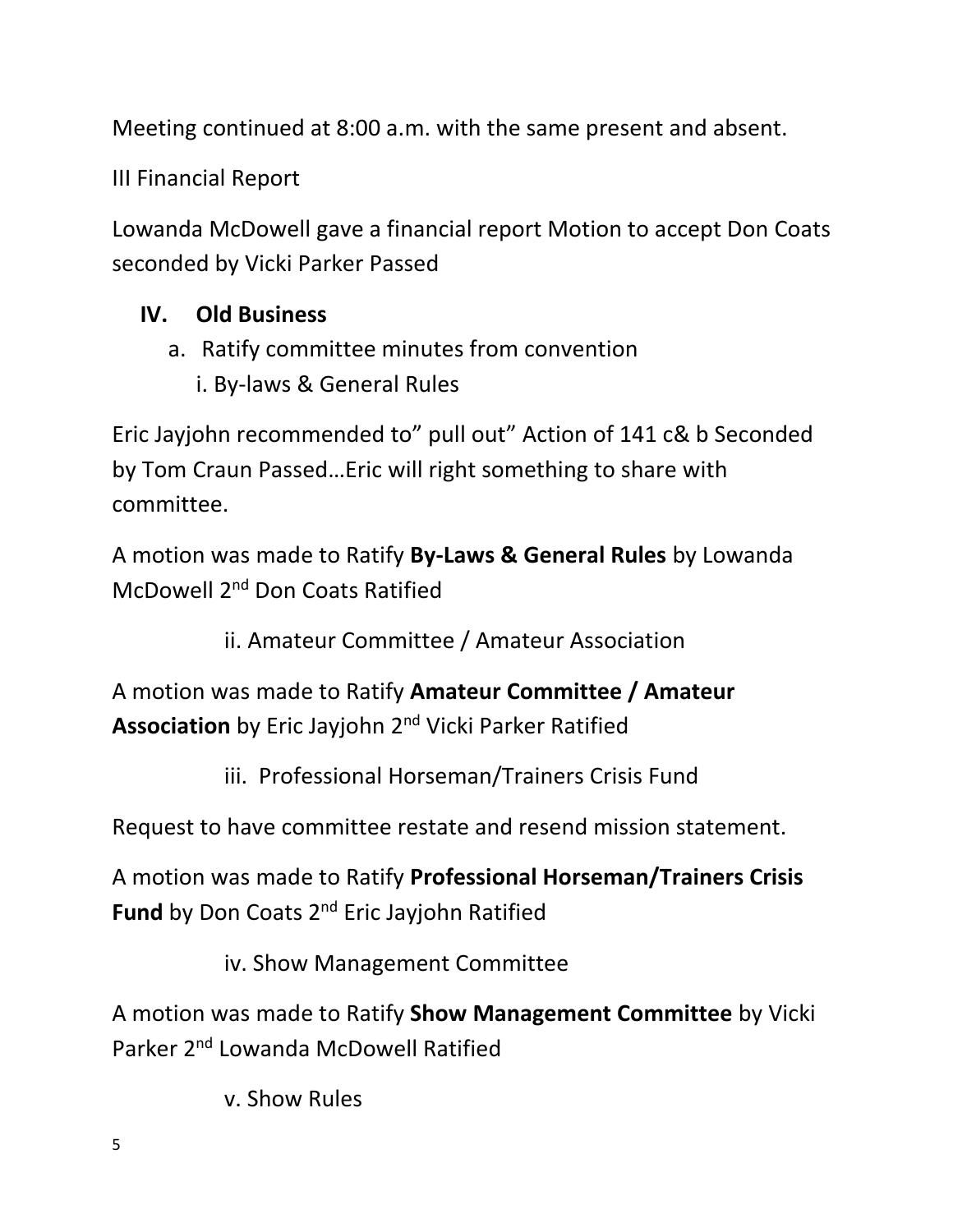p 26 3163 roached manes

A motion made to remove and keep as printed in rulebook by Vicki Parker. Seconded by Lowanda McDowell Passed

Rules 3165 and 3166 Soundness unclear as intent as printed.

A motion was made by Don Coats for clarification as this section is part of rulebook review. 2<sup>nd</sup> by Karen Andrews. Passed

Rule 3071 PHBA membership required of show secretary

A motion made by Karen Andrews that rules 3305-3311 match the definitions for show management and stewards.2nd Eric Jayjohn. Passed

3425 Judging Emphasis rule # 3428 in 2015 rule book; motion made to accept number by Lowanda McDowell 2<sup>nd</sup> Don Coats Passed

3623 Western Riding rule # 3635 in 2015 rule book; motion to accept by Tom Craun 2<sup>nd</sup> Lowanda McDowell Passed

6021 A B strike classes not offered in Novice Division; take f1 and use language to replace 6021 a1; also change 75 to 100 points; and remove f1 +1a duplication; motion made by Eric Jayjohn 2<sup>nd</sup> Tom Craun. Passed

6327 is 6328 in 2015 rule book;add wording to pattern 1; motion made by Lowanda McDowell 2<sup>nd</sup> Don Coats Passed

3187 is all ready done

AQHA 2015 Show rules Changes

3302-Youth required to wear helments-rejected

3472- New Handy Hunter-rejected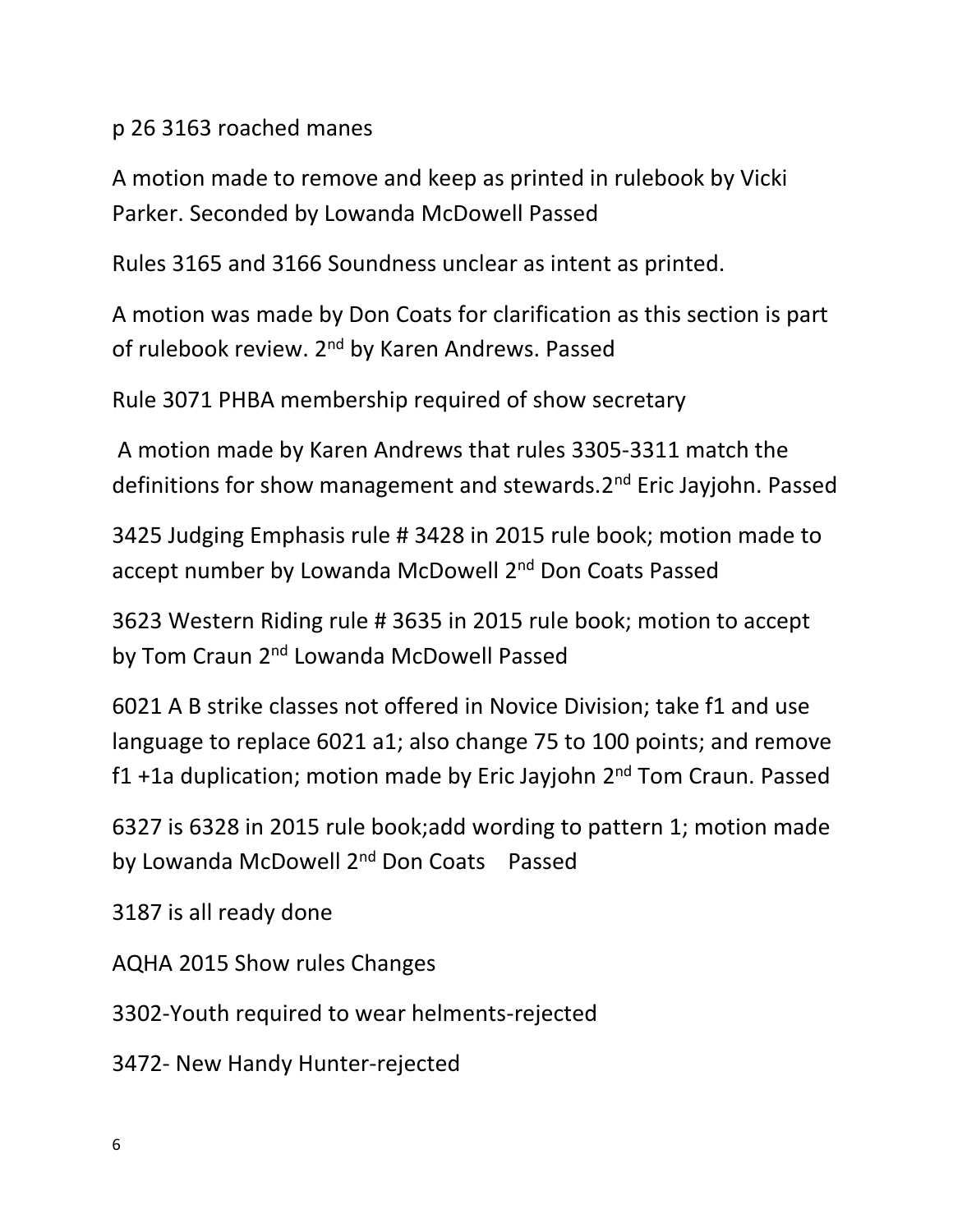3476 Minimum height 2feet 9 inches –rejected

SHW330.4 is our 3501 ABCD regarding A-Correctness

B-Quality C-Degree of difficulty and D helpful to evaluate logically; motion to accept by Lowanda McDowell 2<sup>nd</sup> Don Coats Passed

SHW413 Add Excessive movement of the topline at the lope as a severity fault to Western Pleasure; motion to accept made by Tom Craun 2nd Vicki Parker.

3619 F It is suggested to use a breast collar and a rear cinch to Ranch Riding; motion to accept by Eric Jayjohn 2<sup>nd</sup> by Tom Craun Passed

3620 B Three point penalties for out of lead or cross-cantering or disturbance of obstacle

AND 3620 C Five point penalties for blatant disobedience; motion to accept by Eric Jayjohn 2<sup>nd</sup> Tom Craun Passed

3630 G & J DQ's for Western riding; motion to accept by Tom Craun 2<sup>nd</sup> Vicki Parker Passed

Reining Patterns PHBA 13 & 14 rejected by Don Coats 2nd Vicki Parker Passed

220.1 Immediate family includes…PHBA has all ready.

4300 Versatility Ranch Horse Division—insert words referencing people to website or AQHA rule book; motion to accept by Tom Craun 2<sup>nd</sup> Eric Jayjohn Passed

## V **Old Business**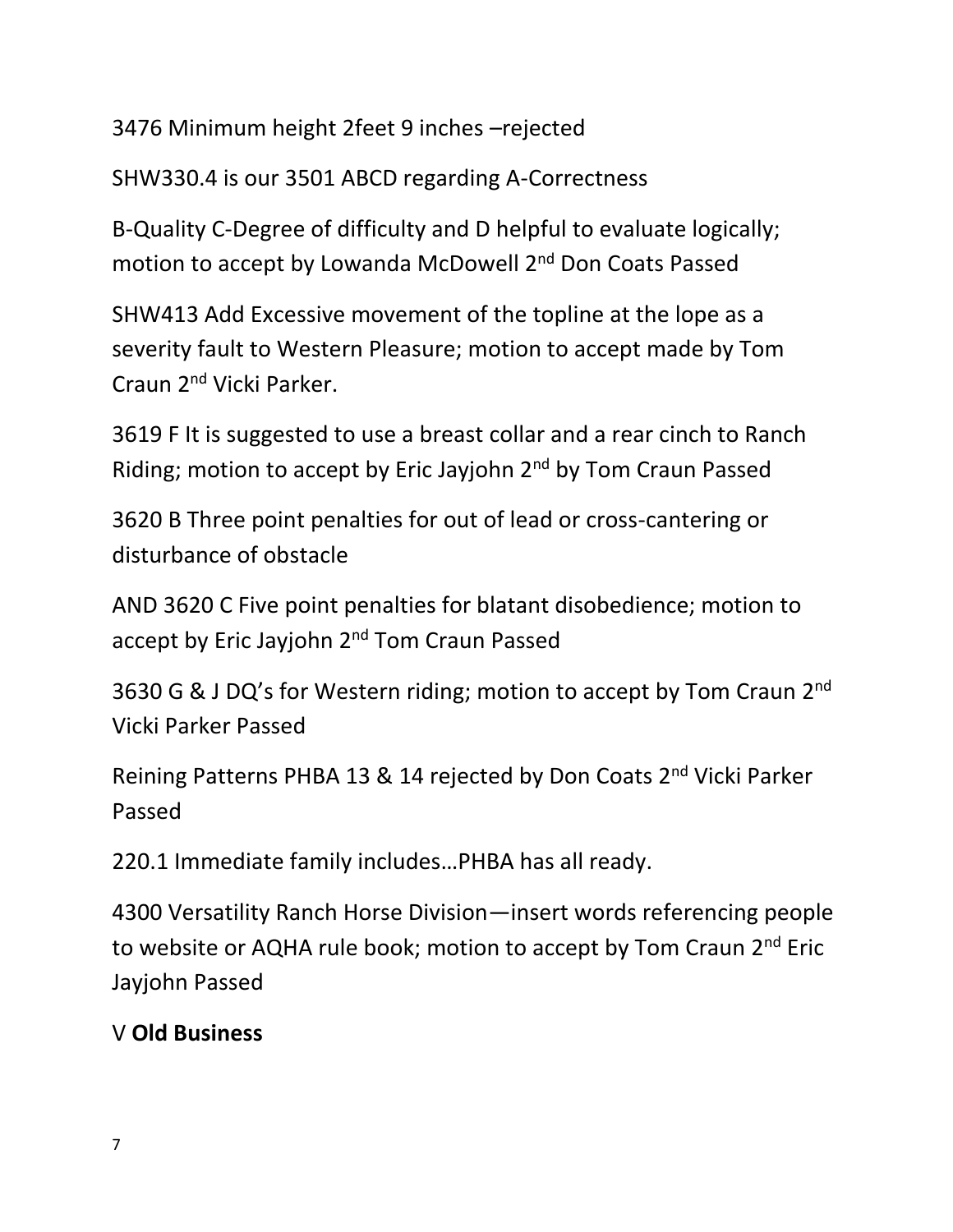E Rule change regarding drug fee page 48 Motion to accept as printed a fee of \$5 by Don Coats 2nd Lowanda McDowell Passed

#### VI **New Business**

- a. Action from PHBA Judges Committee—Committee voted to eliminate the tally cards.
- b. Committee actions since convention
	- 1. Registration Transfer and Breeding Committee
		- a. Great To Be Me…inspection
		- b. Second program suggestion-Show Pro
		- c. Youth program-second Newsletter
			- i. No Premier Youth Exhibitor

#### c. Fee change page 3-4

#### FEE SCHEDULE

### AMENDED May 2015

| <b>INDIVIDUAL MEMBERSHIP</b> |  |
|------------------------------|--|
|                              |  |
|                              |  |
| Total fee \$50.00            |  |
|                              |  |

Individual Three Year Open Membership ................................... \$130.00

### JOINT MEMBERSHIPS

- PHBA membership fee (two adults) .............................................. \$80.00
- Affiliate Palomino Association (APA) fee (two adults) .................. \$20.00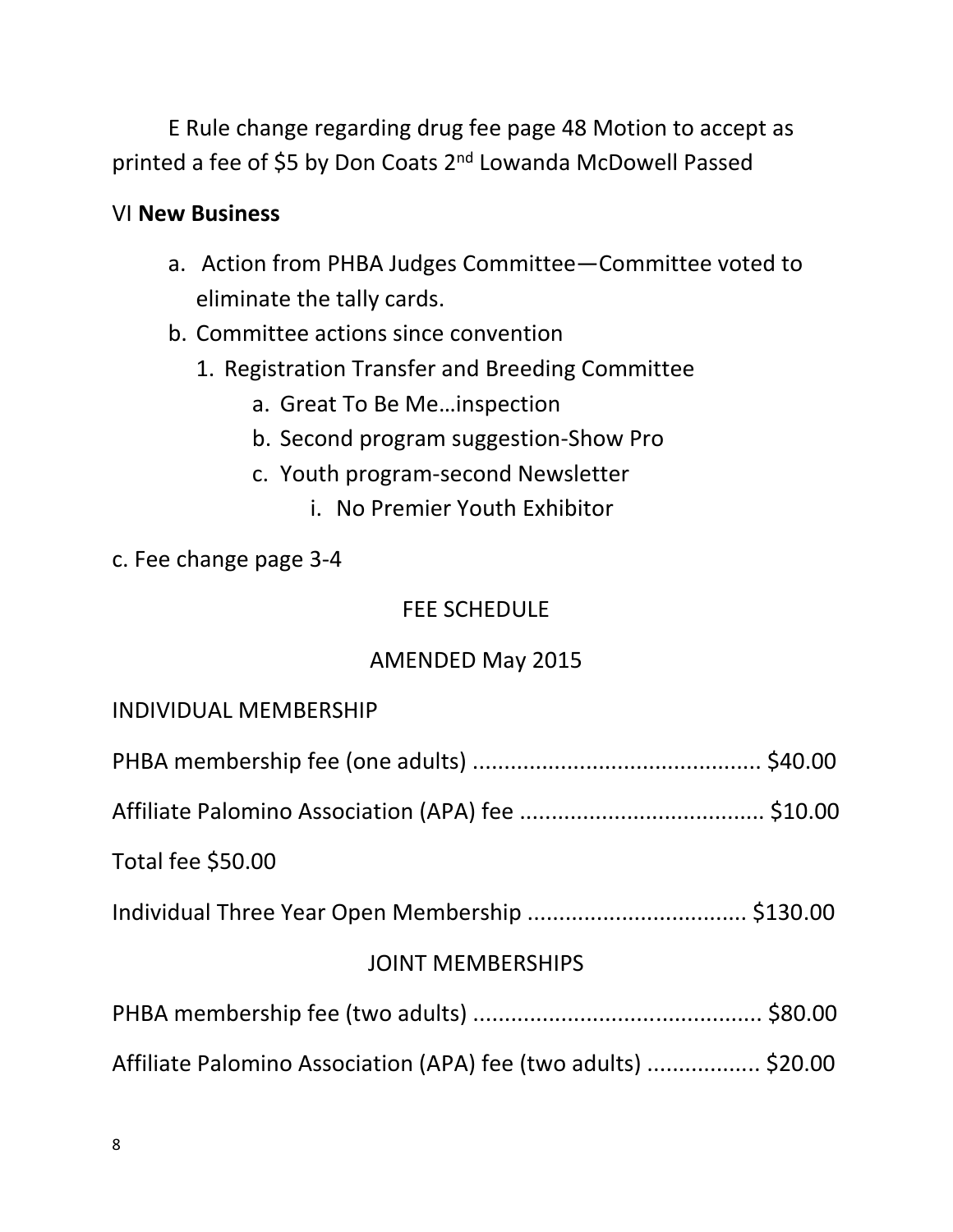#### Total fee \$100.00

#### LIFETIME MEMBERSHIP

| Affiliate Palomino Association (APA) annual fee  \$10.00 |  |
|----------------------------------------------------------|--|
| Total fee \$510.00                                       |  |

#### AMATEUR/NOVICE AMATEUR MEMBERSHIP

| PHBA-A membership fee (must also be PHBA member) \$12.00 |  |
|----------------------------------------------------------|--|
|                                                          |  |
|                                                          |  |
| Total Fee \$ 65.00                                       |  |

#### YOUTH MEMBERSHIP

Total fee \$20.00

### ADDITION OF NOVICE/SELECT/AMATEUR MEMBERSHIP

If an Individual Open Membership is CURRENT, an Amateur, Amateur Select or Novice Amateur Membership can be obtained in addition to the Open Membership. Therefore, making the previous Individual Open Membership an Amateur, Amateur Select or Novice Amateur Membership.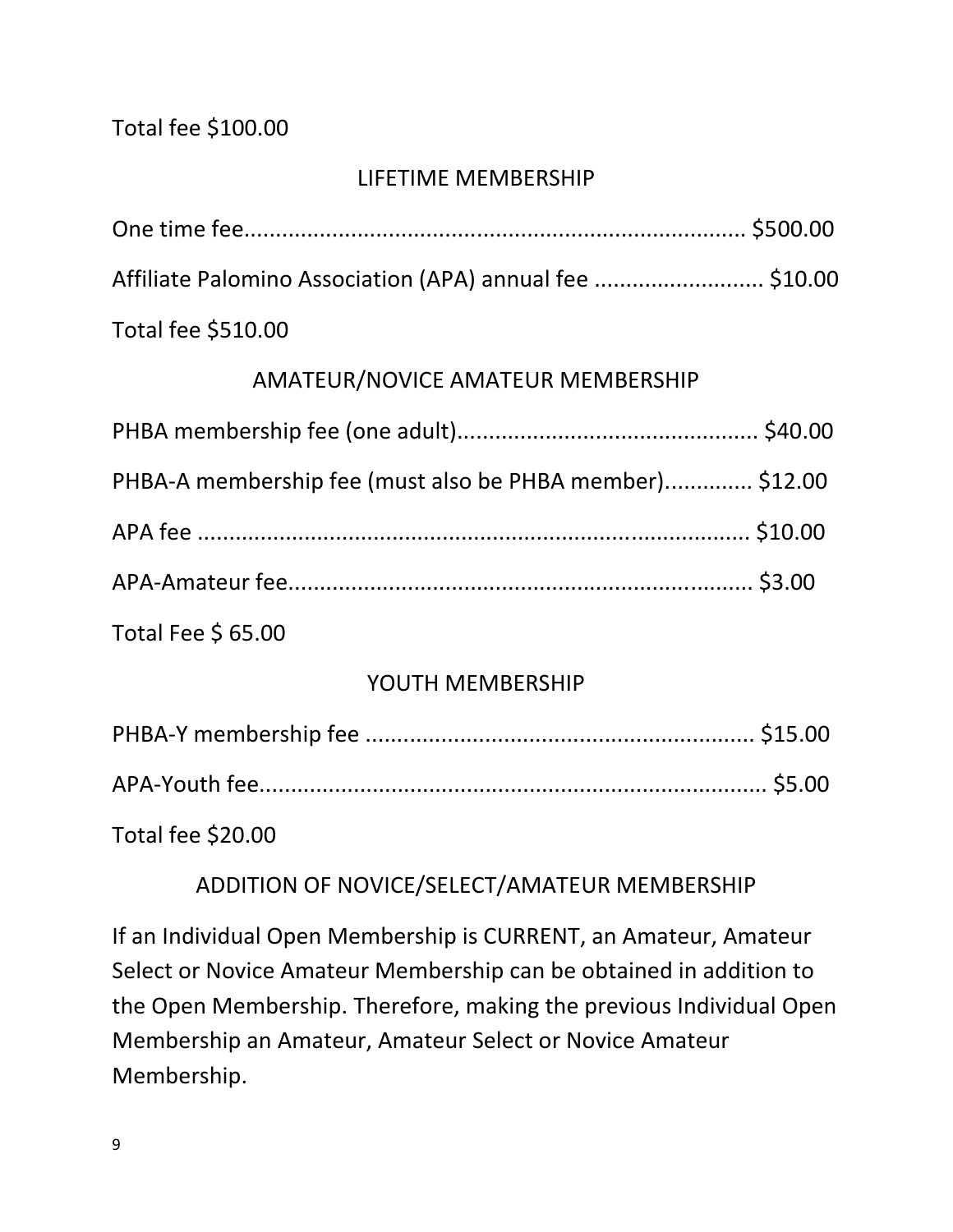# REGISTRATION (MEMBER FEES)

| Weanling with breed association papers foal date to 90 days \$35.00        |
|----------------------------------------------------------------------------|
| Weanling with breed association papers 91 days to Dec 31 foal \$35.00      |
|                                                                            |
| Two year-old & older with breed association papers \$100.00                |
| Weanling Geldings/Spayed Mares without breed association papers,           |
|                                                                            |
| Weanling Geldings/Spayed Mares without breed association papers            |
|                                                                            |
| Yearling Geldings/Spayed Mares without breed association papers<br>\$75.00 |
| Two Year Old and Older Geldings/Spayed Mares without                       |
|                                                                            |
|                                                                            |
|                                                                            |
|                                                                            |
|                                                                            |
|                                                                            |
|                                                                            |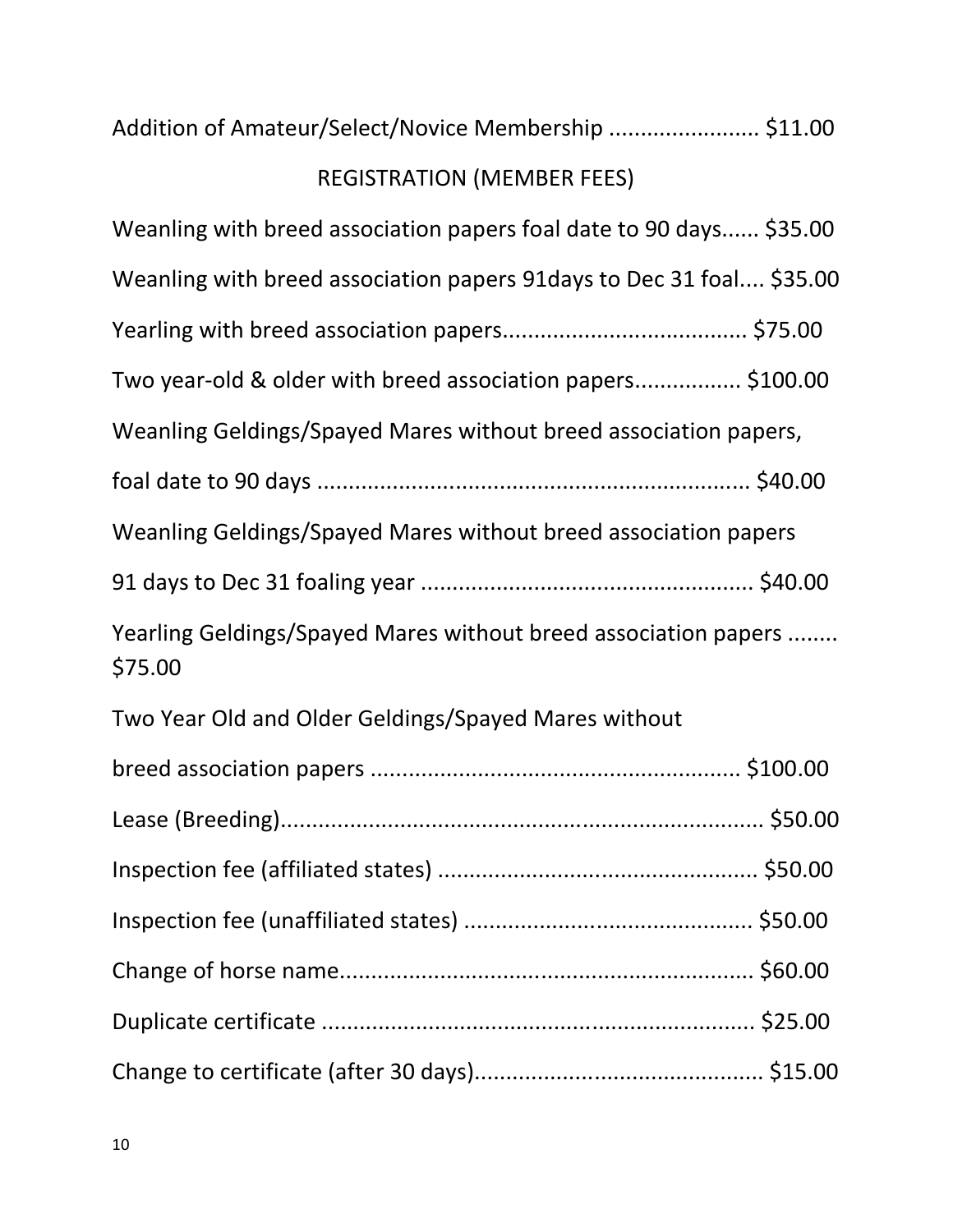# TRANSFER (MEMBER FEES)

| Alter member's name on registration certificate  N/C         |  |
|--------------------------------------------------------------|--|
| (i.e. maiden name to married name)                           |  |
| <b>HORSE SHOW</b>                                            |  |
|                                                              |  |
| Palomino Horse Breeders of America                           |  |
|                                                              |  |
| PHBA administrative fee (per horse/per show)  \$5.00         |  |
| Late Show Applications (plus show application fee)  \$60.00  |  |
| Late Show Results (over 21 days) per show per judge  \$75.00 |  |
|                                                              |  |
| <b>JUDGES</b>                                                |  |
|                                                              |  |
|                                                              |  |
| <b>MISCELLANEOUS</b>                                         |  |
|                                                              |  |
|                                                              |  |
|                                                              |  |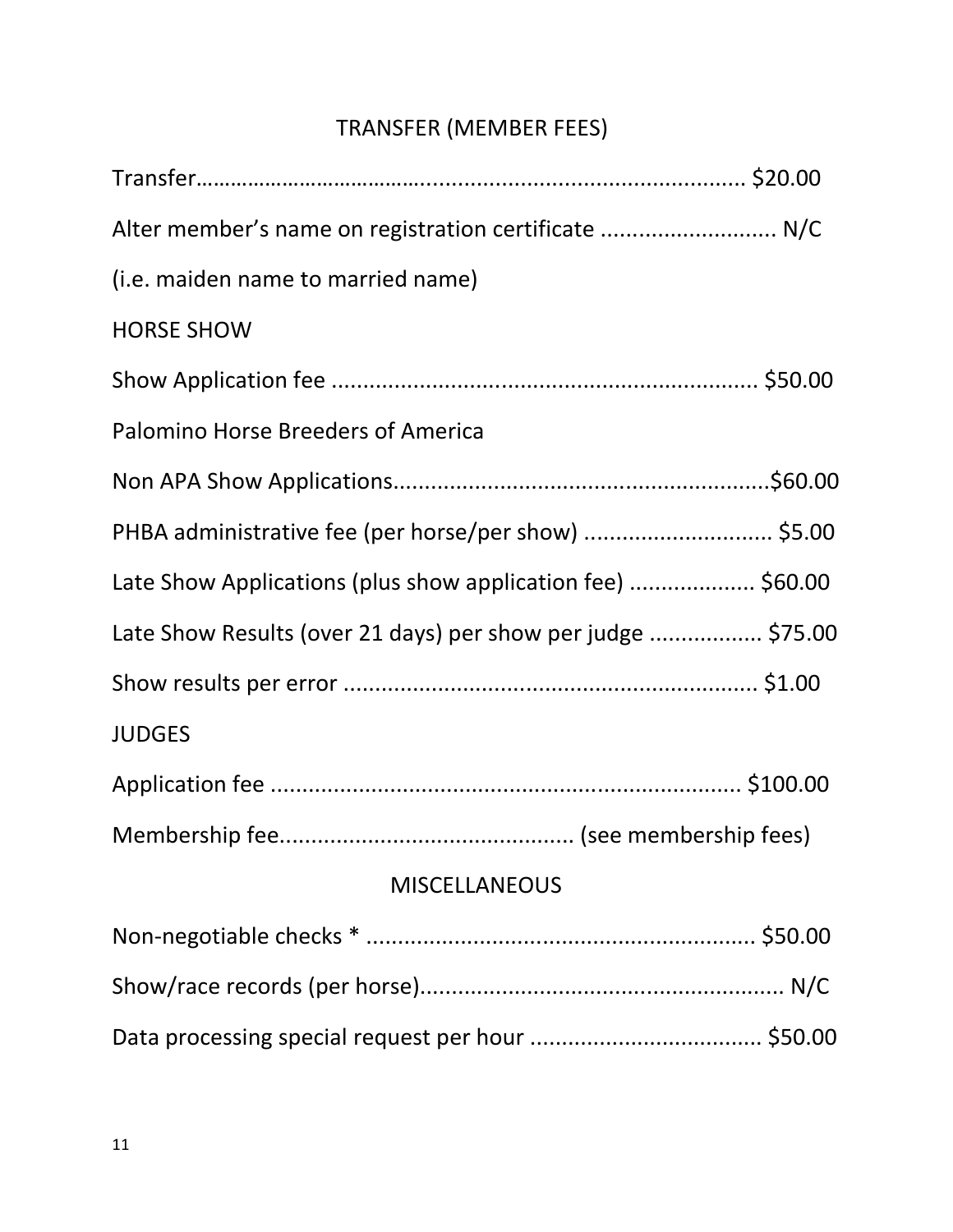# Late Notification of Officers/Nat'l Dir/Inspectors (per 30 days)................ \$75.00

Late Notification of Amateur Officers/Nat'l Dir/Inspectors (per 30 days) \$75.00

Late Notification of Youth Officers/Nat'l Dir/Inspectors (per 30 days) ... \$75.00

Brochure.................................................... (cost available upon request)

#### MAILING LIST

| All of the above to APA                                          |  |
|------------------------------------------------------------------|--|
| <b>RUSH</b>                                                      |  |
|                                                                  |  |
| (plus extra postage or express mail costs)                       |  |
|                                                                  |  |
| (plus extra postage or express mail costs)                       |  |
|                                                                  |  |
| Special Handling Per Item during Youth World Horse Show \$100.00 |  |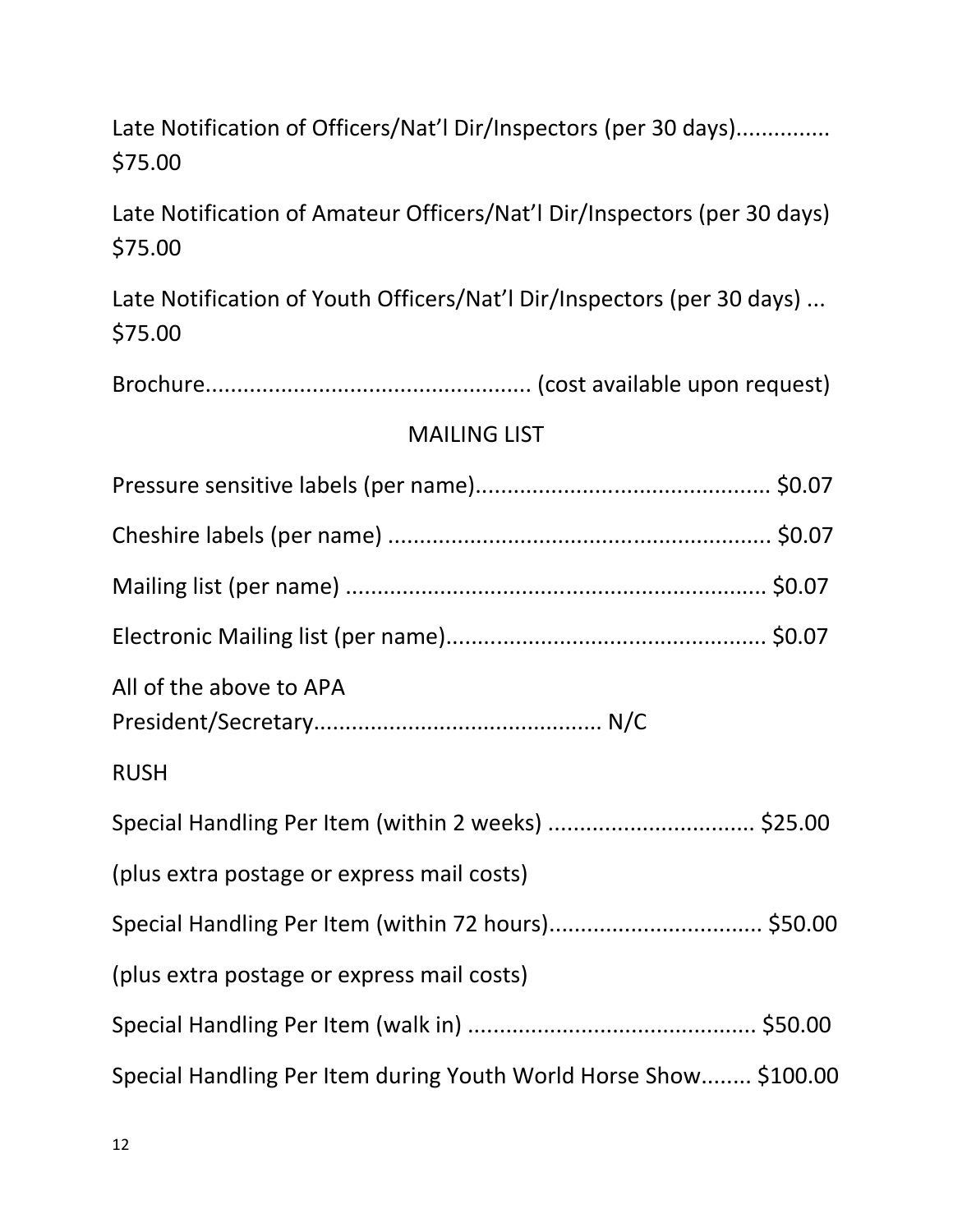(2 weeks prior to and including Youth World Horse Show )

(plus extra postage or express mail costs)

Special Handling Per Item during World Horse Show ................. \$100.00

(2 weeks prior to and including Youth World Horse Show )

(plus extra postage or express mail costs)

APPROXIMATE OVERNIGHT SHIPPING FEES

US POSTAL: \$20.00 UPS: \$45.00 FEDERAL-EXPRESS \$50.00

REGISTRATION (NON MEMBER FEES)

Registration of weanling with breed association papers ........... \$245.00

Registration of yearling with breed association papers ............. \$270.00

Registration of two/three/four-year-old with breed association papers .... \$280.00

Registration of five-year-old & older with breed association papers

...................................................................................... \$290.00

Weanling Geldings/Spayed Mares without breed association papers ....... \$245.00

Yearling Geldings/Spayed Mares without breed association papers ......... \$270.00

Two Year Old and Older Geldings/Spayed Mares without breed

association papers ..................................................................... \$280.00

TRANSFER (NON MEMBER FEES)